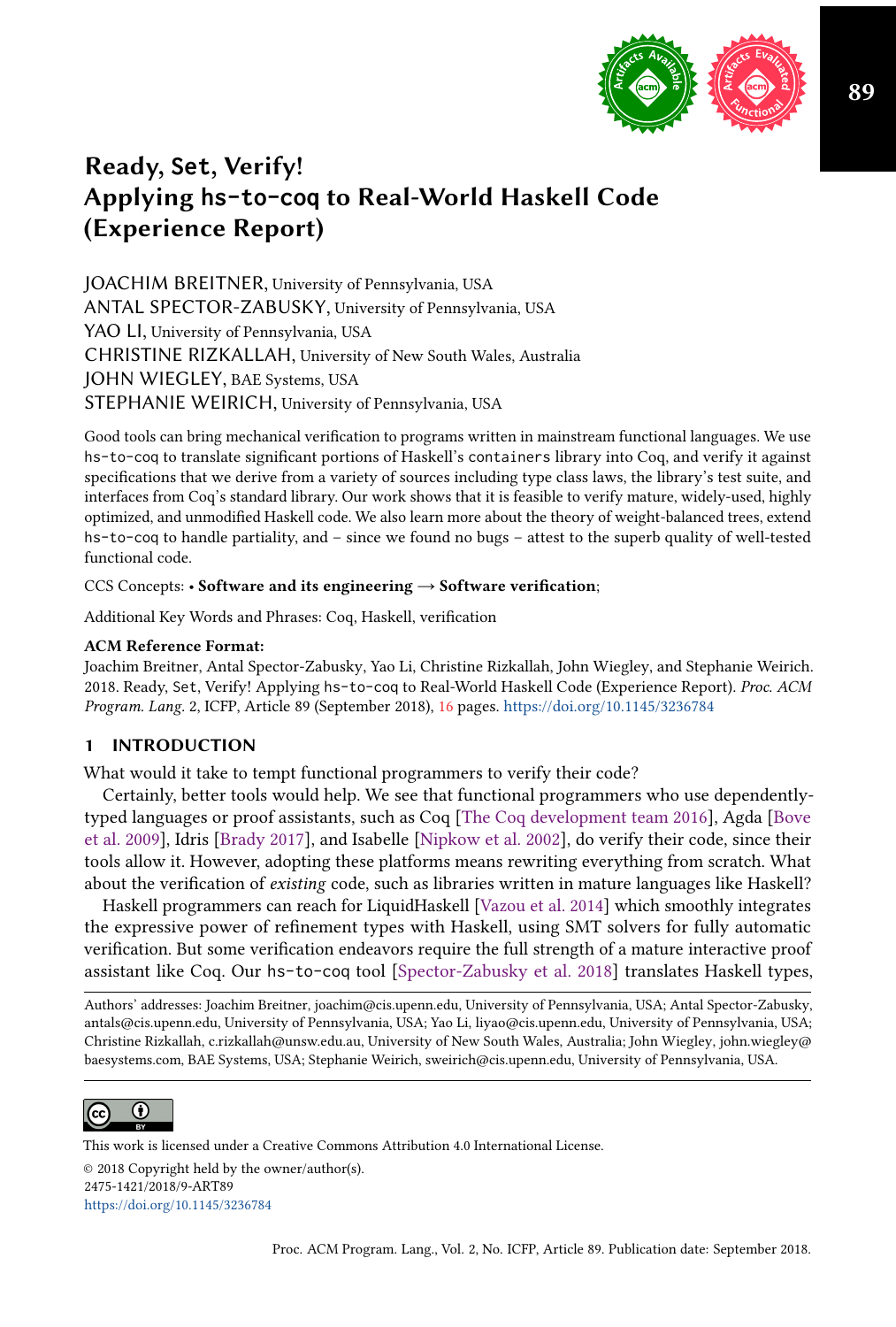functions, and type classes into equivalent Coq code  $-$  a form of shallow embedding  $-$  which can be verified just like normal Coq definitions.

But can this approach be used for more than the small, textbook-sized examples it has been applied to so far? Yes, it can! In this work, we use hs-to-coq to translate and verify the two finite set data structures from Haskell's containers package.<sup>[1](#page-1-0)</sup> This codebase is not a toy. It is decades old, highly tuned for performance, type-class polymorphic, and implemented in terms of low-level features like bit manipulation operators and raw pointer equality. It is also an integral part of the Haskell ecosystem. This work makes the following contributions:

- We demonstrate that hs-to-coq is suitable for the verification of unmodified, real-world Haskell libraries. By "real-world", we mean code that is up-to-date, in common use, and optimized for performance. In [Section 2](#page-2-0) we describe the containers library in more detail and discuss why it fits this description.
- We present a case study not just of verifying a popular Haskell library, but also of developing a good specification of that library. This process is worth consideration because it is not at all obvious what we mean when we say that we have "verified" a library. [Section 4](#page-4-0) discusses the techniques that we have used to construct a rich, two-sided specification; one that draws from diverse, cross-validated sources and yet is suitable for verification.
- As part of this work, we needed to extend hs-to-coq and its associated standard libraries to support our verification goal. In [Section 5](#page-8-0) we describe the challenges that arise when translating the Data.Set and Data.IntSet modules and our solutions. Notably, we drop the restriction in previous work [\[Spector-Zabusky et al.](#page-15-6) [2018\]](#page-15-6) that the input of the translation must be intrinsically total. Instead, we show how to safely defer reasoning about incomplete pattern matching and potential nontermination to later stages of the verification process.
- We use testing to increase confidence in the hs-to-coq translation. In one direction, properties of the Haskell test suite turn into Coq theorems that we prove. In the other direction, the translated code, when extracted back to Haskell, passes the original test suite.

Our work provides a rich specification for Haskell's finite set libraries that is directly and mechanically connected to the current implementation. As a result, Haskell programmers can be assured that these libraries behave as expected. Of course, there is a limit to the assurances that we can provide through this sort of effort. We discuss the verification gap and other limitations of our approach in [Section 6.](#page-13-0)

We would like to claim that this effort found bugs in containers, but this mature code was already functionally correct. Still, our efforts resulted in improvements to the containers library. First, an insight during the verification process led to an optimization that makes the Data.Set.union function 4% faster. Second, we discovered an incompleteness in the specification of the validity checker used in the test suite.

The tangible artifacts of this work have been incorporated into the hs-to-coq distribution and are available as open source tools and libraries.<sup>[2](#page-1-1)</sup> Furthermore, an extended version of this report is available [\[Breitner et al. 2018\]](#page-15-7).

<span id="page-1-1"></span><span id="page-1-0"></span><sup>1</sup>Specifically, we target version 0.5.11.0, which was released on January 22, 2018 and was the most recent release of this library at the time of publication; it is available at [https://github.com/haskell/containers/tree/v0.5.11.0.](https://github.com/haskell/containers/tree/v0.5.11.0) <sup>2</sup>[https://github.com/antalsz/hs-to-coq.](https://github.com/antalsz/hs-to-coq)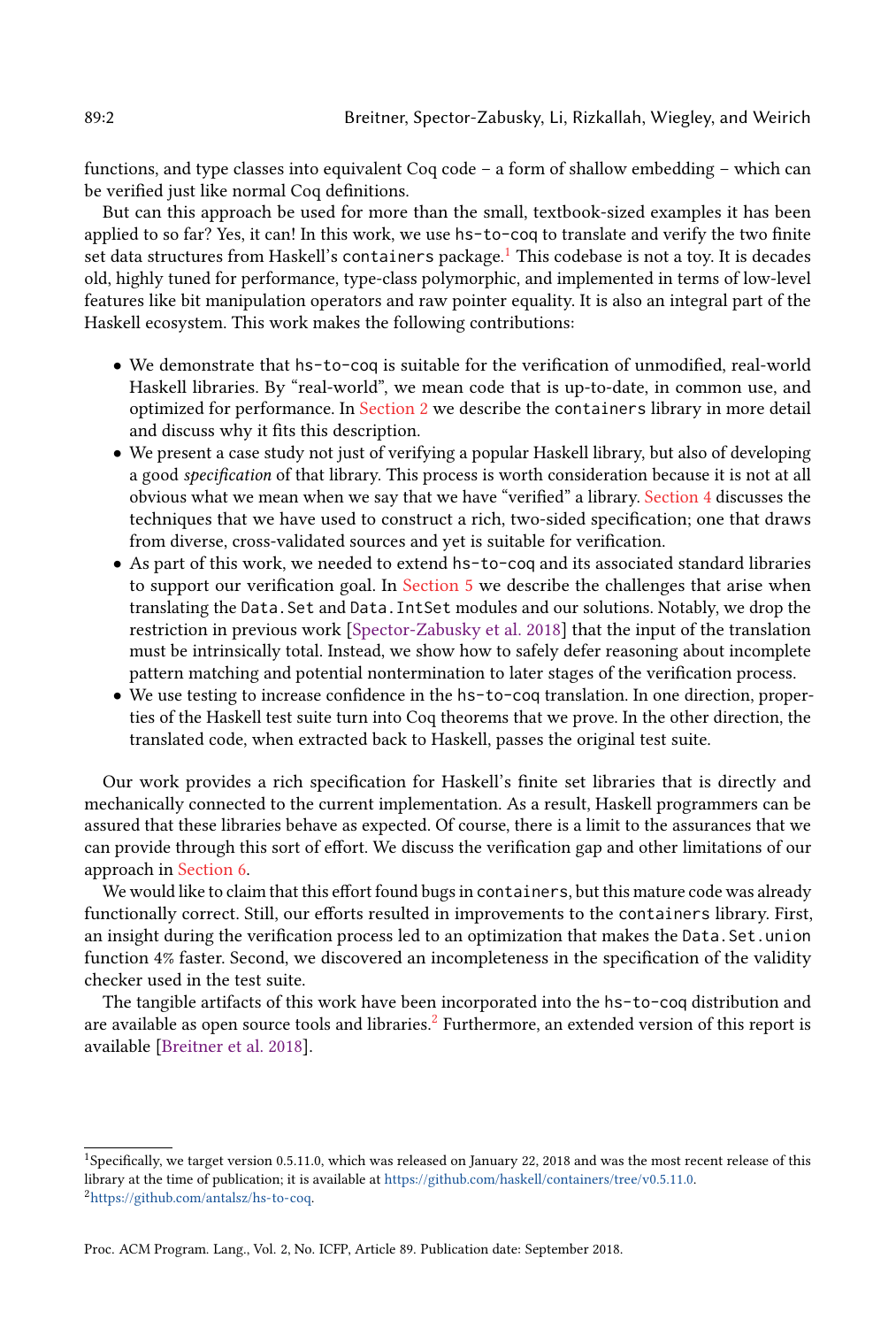Ready, Set, Verify! Applying hs-to-coq to Real-World Haskell Code 89:3

```
data Set a = Bin {-# UNPACK #-} !Size !a !(Set a) !(Set a)
             | Tip
type Size = Int
member :: Ord a \Rightarrow a \Rightarrow Set a \Rightarrow Bool
member = go
  where go !_ Tip = False
         go x (Bin _ y l r) = case compare x y of
                                   LT -> go x 1GT \rightarrow go \times rE0 \rightarrow True
```
Fig. 1. The Set data type and its membership function $5$ 

#### <span id="page-2-0"></span>2 THE **containers** LIBRARY

We selected the containers library for our verification efforts because it is a critical component of the Haskell ecosystem. With over 4000 publicly available Haskell packages depending on containers, it is the third-most used package in Hackage, after base and bytestring. $^3$  $^3$ 

The containers library is mature and highly optimized. It has existed for over a decade and has undergone many significant revisions for improving its performance. It contains seven container data structures, covering support for finite sets (Data. Set and Data. IntSet), finite maps (Data. Map and Data.IntMap), sequences (Data.Sequence), graphs (Data.Graph), and trees (Data.Tree). However, most of the uses are only of the map and set modules.<sup>[4](#page-2-3)</sup> Moreover, the map modules are essentially analogues of the set modules. Therefore, we focus on Data. Set and Data. IntSet.

#### 2.1 Weight-Balanced Trees and Big-Endian Patricia Trees

The Data.Set module implements finite sets using weight-balanced binary search trees. The definition of the Set datatype in this module, along with its membership function, is given in [Figure 1.](#page-2-4) These sets and operations are polymorphic over the element type and require only that this type is linearly ordered, as expressed by the Ord constraint on the member function. The member function descends the ordered search tree to determine whether it contains a particular element.

The Size component stored with the Bin constructor is used by the operations in the library to ensure that the tree stays balanced. The implementation maintains the balancing invariant

$$
s_1 + s_2 \le 1 \vee (s_1 \le 3s_2 \wedge s_2 \le 3s_1),
$$

where  $s_1$  and  $s_2$  are the sizes of the left and right subtrees of a Bin constructor. This definition is based on the description by [Adams](#page-15-8) [\[1992\]](#page-15-8), who modified the original weight-balanced tree proposed by [Nievergelt and Reingold](#page-15-9) [\[1972\]](#page-15-9). Thanks to this balancing, operations such as insertion, membership testing, and deletion take time logarithmic in the size of the tree.

This type definition has been tweaked to improve the performance of the library. The annotations on the Bin data constructor instruct the compiler to unpack the size component, removing a level of indirection. The ! annotations indicate that all components should be strictly evaluated.

The Data.IntSet module also provides search trees; specifically, ones which have been specialized hold Ints in order to provide more efficient operations, especially union. This implementation

<span id="page-2-2"></span><sup>3</sup><http://packdeps.haskellers.com/reverse>

<span id="page-2-3"></span><sup>&</sup>lt;sup>4</sup>We calculated that 78% of the packages on Hackage that depend on containers use only sets and maps.

<span id="page-2-1"></span><sup>5</sup>From [http://hackage.haskell.org/package/containers-0.5.11.0/docs/src/Data.Set.Internal.html#Set.](http://hackage.haskell.org/package/containers-0.5.11.0/docs/src/Data.Set.Internal.html#Set)

All code listings in this paper are manually reformatted and may omit module names from fully qualified names.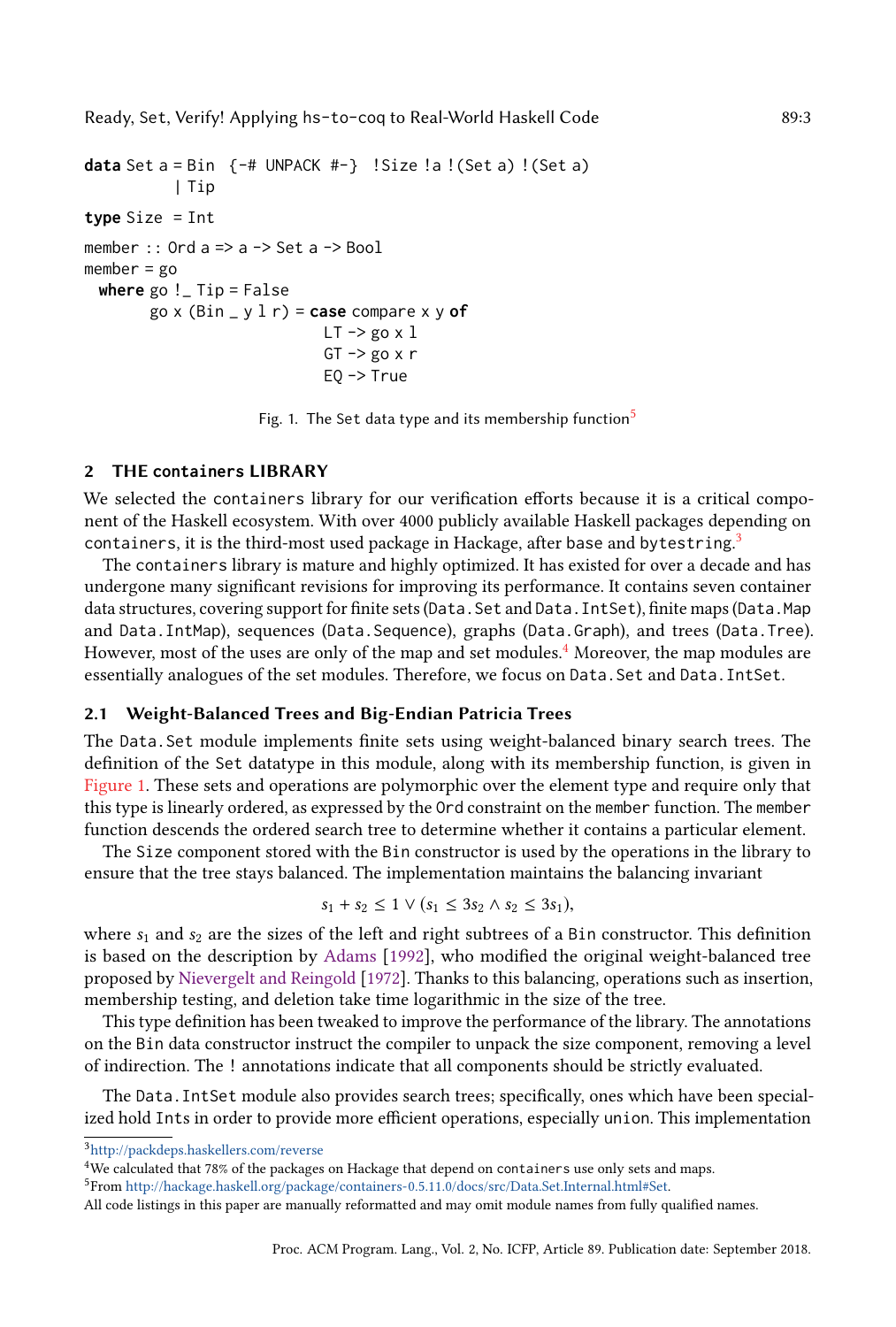is based on big-endian Patricia trees, as proposed by [Morrison](#page-15-10) [\[1968\]](#page-15-10) and adapted to a functional setting by [Okasaki and Gill](#page-15-11) [\[1998\]](#page-15-11).

This data structure uses the bits of a stored value for deciding in which subtree the value should be placed. Instead of storing a single value at a leaf of the tree, this implementation improves performance by storing the membership information of consecutive numbers as a word-size bitmap.

## 2.2 A History of Performance Tuning

The Data.Set module can be traced back to 2004, when a number of competing search tree implementations were debated in the "Tree Wars" thread on the Haskell libraries mailing list. Benchmarks showed that Daan Leijen's implementation had the best performance, and it was added to containers in 2005 as Data. Set.<sup>[6](#page-3-0)</sup> The code was later refactored by [Straka](#page-15-12) [\[2010\]](#page-15-12), who thoroughly evaluated and tweaked the library for performance.[7](#page-3-1) [Adams](#page-15-8) [\[1992\]](#page-15-8) describes two algorithms for union, intersection, and difference: "hedge union" and "divide and conquer". Originally containers used the former, but in 2016 its maintainers switched to the latter ${}^{8}$  ${}^{8}$  ${}^{8}$  based on performance measurements.

The module Data.IntSet (and Data.IntMap) has been around even longer. [Okasaki and Gill](#page-15-11) mention in their [1998](#page-15-11) paper that GHC had already made use of IntSet and IntMap for several years. In 2011, the Data.IntSet module was re-written to use machine-words as bitmaps in the leaves of the tree.<sup>[9](#page-3-3)</sup> This moved the containers library further away from the literature on Patricia trees and introduced a fair number of low-level bit twiddling operations.

# <span id="page-3-5"></span>3 OVERVIEW OF OUR VERIFICATION APPROACH

In order to verify Set and IntSet, we use hs-to-coq to translate the unmodified Haskell modules to Gallina and then use Coq to verify the translated code. For example, consider the excerpt from the implementation of Set in [Figure 1.](#page-2-4) The hs-to-coq tool translates this input to the following Coq definitions.[10](#page-3-4) The strictness and unpacking annotations are ignored, as they do not make sense in Coq, and the type name Set is renamed to Set\_ to avoid clashing with the Coq keyword.

**Definition** Size := GHC.Num.Int%**type**.

```
Inductive Set_ a : Type
   := Bin : Size -> a -> (Set_ a) -> (Set_ a) -> Set_ a
   | Tip : Set_ a.
Definition member {a} `{GHC.Base.Ord a} : a -> Set_ a -> bool :=
   let fix go arg_0__ arg_1__
     := match arg_0__, arg_1__ with
          |, Tip => false
          | x, Bin _ y l r => match GHC.Base.compare x y with
                              | Lt => \text{go } x 1| Gt => \text{go } x r| Eq => true
                             end
       end
   in go.
```
<span id="page-3-0"></span> $\rm^6$ <https://github.com/haskell/containers/commit/bbbba97c>

<span id="page-3-1"></span><sup>7</sup><https://github.com/haskell/containers/commit/3535fcbe>

<span id="page-3-2"></span><sup>8</sup><https://github.com/haskell/containers/commit/c3083cfc>

<span id="page-3-3"></span><sup>9</sup><https://github.com/haskell/containers/pull/3>

<span id="page-3-4"></span><sup>&</sup>lt;sup>10</sup>In the file [examples/containers/lib/Data/Set/Internal.v](https://github.com/antalsz/hs-to-coq/blob/67aaf28b5/examples/containers/lib/Data/Set/Internal.v)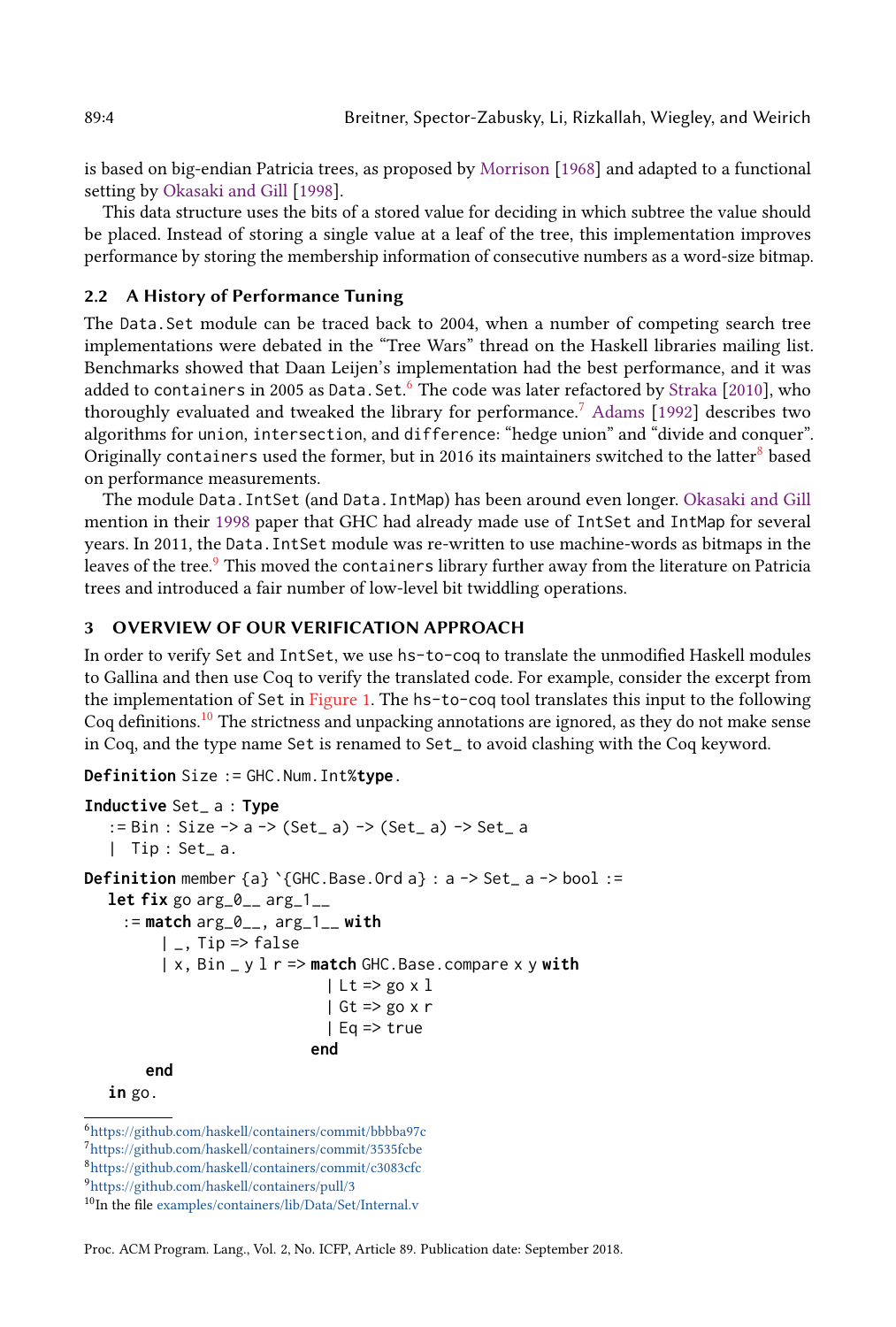These definitions rely on hs-to-coq's pre-existing translated version of base, GHC's standard library. We use the translation of Haskell's Int type, the Ord type class, and Ord's compare method.

In this way, we use hs-to-coq to translate Set and IntSet into Gallina code which we then verify. [Section 4](#page-4-0) details the properties that we prove about the two data structures.

To test the Haskell to Coq translation, we use Coq's extraction mechanism to translate the generated Gallina code, like that seen above, back to Haskell. This process converts the implicitlypassed type class dictionaries to ordinary explicitly-passed function arguments, but otherwise preserves the structure of the code. By providing an interface that restores the type-class based types, we can run the original containers test suite against this code. This process allows us to check that hs-to-coq preserves the semantics of the original Haskell program during translation.

The set modules of the containers library contain 149 functions and 22 type class instances, written in 2207 lines of code (excluding comments and blank lines). Out of these, 15 functions and [11](#page-4-1) type class instances (270 loc) were deemed "out of scope" and not translated.<sup>11</sup> Our translation produces 2587 lines of Gallina code.

The Set and IntSet data structures come with extensive APIs. We specify and verify a representative subset of commonly used functions covering 68% of the Set API and 49% of the IntSet API. This verified API is complete enough to instantiate Coq's specification of finite sets, along with many other specifications at varying levels of abstraction; for more detail, see [Section 4.](#page-4-0)

As Coq is not an automated theorem prover, verification of these complex data structures requires significant effort. In total, we verified 1234 lines of Haskell; the verification of Set and IntSet required 8.6 lines of proof per lines of code. This factor is noticeably higher for IntSet (10.0×) than for Set (7.4×), as the latter is conceptually simpler to reason about and allowed us to achieve a higher degree of automation using Coq tactics.

Our proofs also require the formalization of several background theories (not counted in the proof-to-code ratio above), including: integer arithmetic and bits (1265 loc): lists and sortedness (1489 loc); dyadic intervals, which are used for verifying IntSet (1169 loc); and support for working with lawful Ord instances, including a complete decision procedure (453 loc).

#### <span id="page-4-0"></span>4 SPECIFYING **Set** AND **IntSet**

The phrase "we have verified this piece of software" on its own is meaningless: the particular specification that a piece of software is verified against matters. Good specifications are rich, two-sided, formal, and live [\[Appel et al.](#page-15-13) [2017\]](#page-15-13). A specification is rich if it "describ[es] complex behaviors in detail". It is two-sided if it is "connected to both implementations and clients". It is formal if it is "written in a mathematical notation with clear semantics". And it is live if it is "connected via machine-checkable proofs to the implementation".

All specifications of Set and IntSet that we use are formal and live by definition. They are formal because we express the desired properties using Gallina, the language of the Coq proof assistant; and they are live because we use hs-to-coq to automatically convert containers to Coq where we develop and check our proofs. But how can we ensure that our specifications of Set and IntSet are two-sided and rich? How do we know that the specifications are not just facts that happen to be true, but are actually useful for the verification of larger systems? What complex behaviors of the data structures should we specify?

To ensure that our specifications are two-sided, we use specifications that we did not invent ourselves. Instead, we draw our specifications from a variety of diverse sources, as described below. This way, we also ensure that our specifications are rich because they describe the data structures at varying levels of abstraction. Furthermore, by using multiple disparate specifications, we not

<span id="page-4-1"></span> $11$ More explanation of these choices and further statistics can be found in the extended version [\[Breitner et al. 2018\]](#page-15-7).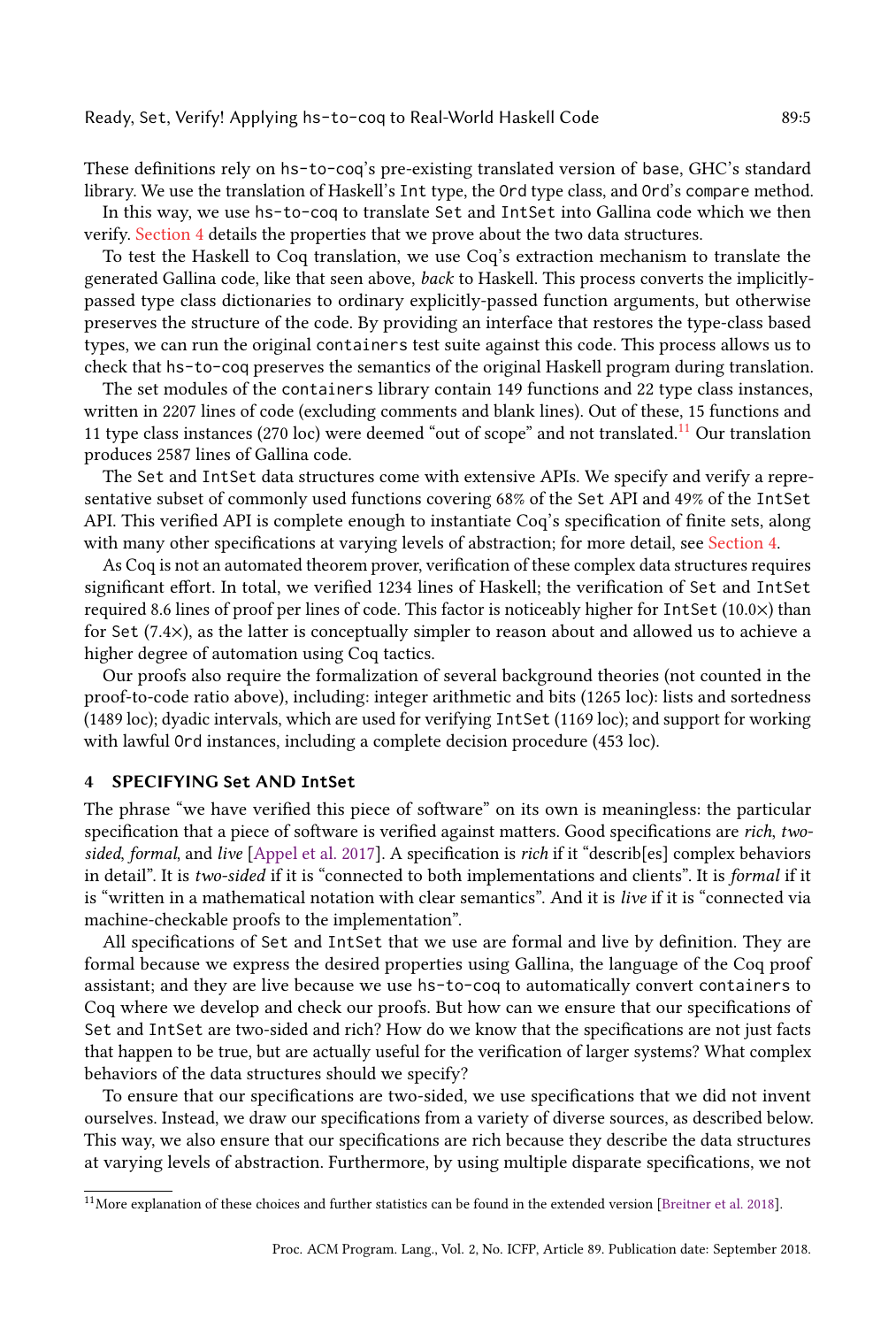only increase the assurance that we captured all the important behaviors of Set and IntSet, but we also cross-validate the specifications against each other.

## <span id="page-5-2"></span>4.1 Implementation Invariants

Set and IntSet are two examples of abstract types whose correctness depends on invariants. Therefore, we define well-formedness predicates WF: Set\_ e -> **Prop** and WF : IntSet -> **Prop** and show that the operations preserve these properties.

Well-formed weight-balanced trees. Our definition of WF for Set is derived from the valid function defined in the containers library. This function checks whether the input (1) is a balanced tree, (2) is an ordered tree, and (3) has the correct values in its size fields. It is not part of the user-facing API of containers (since all exported functions preserve well-formedness), but it is used internally by the developers for debugging and testing. For us, it is valuable as an executable specification, with less room for ambiguity and interpretation than comments and documentation.

However, rather than using valid directly, we define well-formedness WF as an inductive predicate, because we find it more useful from a proof engineering perspective. To be sure that our predicate is correct, we relate the WF predicate to the valid function found in containers:

**Lemma** Bounded\_iff\_valid : **forall** s, WF s <-> valid s = true.

Well-formed Patricia trees. Our well-formedness definition for IntSet is derived from the comments in the IntSet data type. In this case, our predicate is stronger than the corresponding valid function from the implementation  $-$  the Haskell version was missing some necessary conditions. We reported this to the library authors, $12$  who have since fixed valid.

This fix is an example of using verification to cross-validate specifications. Here, the comments were correct and the code was wrong. However, sometimes we discover that it is the comments that are incomplete. For example, the comment describing the precondition for balanceL in the Data.Set module was misleading and too vague; for more detail, see the extended version [\[Breitner](#page-15-7) [et al. 2018\]](#page-15-7).

## <span id="page-5-3"></span>4.2 Property-based Testing

Next, we show that the implementations of Set and IntSet are correct according to the implementors of the module. In other words, we specify correctness by deriving a specification directly from the property-based test suite that is distributed with the containers library.

This test suite contains many properties expressed using QuickCheck [\[Claessen and Hughes](#page-15-14) [2000\]](#page-15-14). For example, one such property states that the union operation is associative:

prop\_UnionAssoc :: IntSet -> IntSet -> IntSet -> Bool prop\_UnionAssoc t1 t2 t3 = union t1 (union t2 t3) == union (union t1 t2) t3

which we can interpret as a theorem about union: $^{13}$  $^{13}$  $^{13}$ 

**Theorem** thm\_UnionAssoc:

**forall** t1, WF t1 -> **forall** t2, WF t2 -> **forall** t3, WF t3 -> union t1 (union t2 t3) == union (union t1 t2) t3 = true.

We do not have to write these theorems by hand: as we describe in [Section 5.5,](#page-12-0) we use hs-to-coq in a nonstandard way to automatically turn these executable tests into Gallina propositions (i.e., types). We have translated IntSet's test suite in this manner and have proven that all QuickCheck

<span id="page-5-0"></span> $\rm ^{12}https://github.com/haskell/containskell/contains/issues/522$ 

<span id="page-5-1"></span><sup>13</sup>In the file [examples/containers/theories/IntSetPropertyProofs.v](https://github.com/antalsz/hs-to-coq/blob/67aaf28b5/examples/containers/theories/IntSetPropertyProofs.v)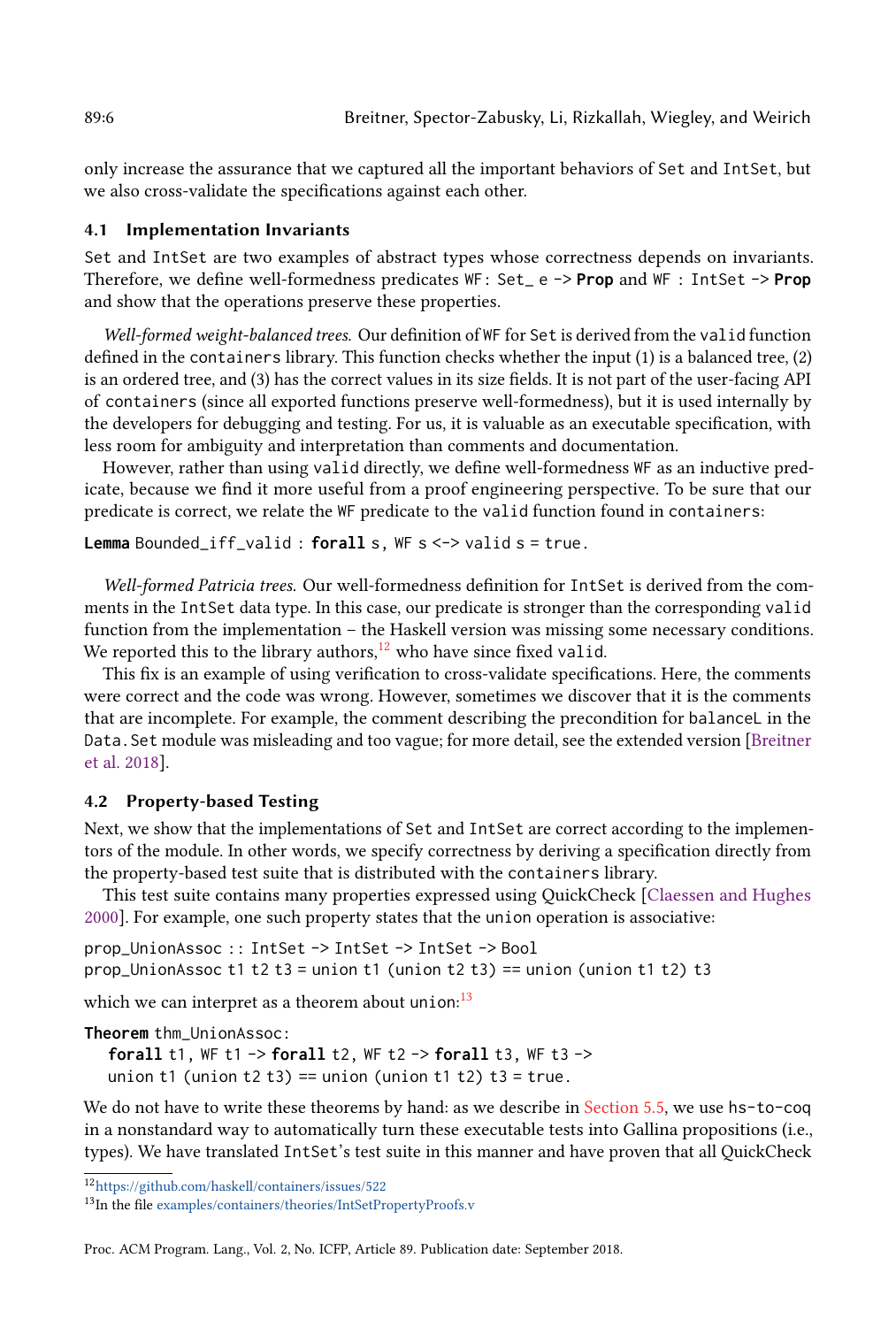properties about verified IntSet functions are theorems (with one exception due to our choice of integer representation  $-$  see [Section 5.3\)](#page-10-0).

#### 4.3 Numeric Overflow in **Set**

There is one way in which we have diverged from the specification of correctness given by the comments of the containers library. The Data. Set module states:<sup>[14](#page-6-0)</sup>

Warning: The size of the set must not exceed maxBound:: Int. Violation of this condition is not detected and if the size limit is exceeded, its behavior is undefined.

In practice, it makes no difference whether the Ints used to store sizes are bounded or not, as a set with  $(2^{63} - 1)$  elements would require at least 368 exabytes of storage. However, using fixed-width integers would add preconditions to all our lemmas to avoid integer overflow, greatly complicating the proofs, with little verification insight to be gained. Furthermore, such a specification would be difficult to use by clients, who themselves would need to prove that they satisfy such preconditions.

Instead, we translate Haskell's Int type to Coq's type of unbounded integers (called Z). This mapping avoids the problem of integer overflow altogether and is arguably consistent with the comment, as this choice replaces undefined behavior with concrete behavior. (The situation is slightly different for IntSet; see [Section 5.3.](#page-10-0))

## 4.4 Rewrite Rules

So far, we have only been concerned with specifying the correctness of the data structures using the definition of correctness that is present in the original source code; the comments, the valid functions and the QuickCheck properties. However, to be able to claim that our specifications are two-sided, we need to show that the properties that we prove are useful to clients of the module.

One source of such properties is rewrite rules [\[Peyton Jones et al.](#page-15-15) [2001\]](#page-15-15). The containers library includes a small number of such rules. These annotations instruct the compiler to replace any occurrence of the pattern on the left-hand side in the rule by the expression on the right hand side. The standard example is

```
{-}# RULES "map/map" forall f g xs. map f (map g xs) = map (f . g) xs #-}
```
which fuses two adjacent calls to map into one, eliminating the intermediate list.

The program transformation list fusion [\[Peyton Jones et al.](#page-15-15) [2001\]](#page-15-15) is implemented completely in terms of rewrite rules, and the rules in the containers library set its functions up for fusion; an example is

```
{-# RULES "Set.toAscList" forall s . toAscList s = build (\c n -> foldrFB c n s) #-}
```
which transforms the toAscList function into an equivalent representation in terms of build.

We can view these rewrite rules as a direct specification of properties that the compiler assumes are true during compilation. Rewrite rules are used by GHC during optimization; if any of these properties are actually false, GHC will silently produce incorrect code. Therefore, any proof about the correctness of GHC's compilation of these files depends on a proof of these properties. We have manually translated all the rules into  $Coq$  – there are only few of them, so manual translation is viable  $\sim$  and have proved that the translated operations satisfy this specification.<sup>[15](#page-6-1)</sup>

<span id="page-6-0"></span><sup>14</sup><http://hackage.haskell.org/package/containers-0.5.11.0/docs/Data-Set.html>

<span id="page-6-1"></span><sup>15</sup>In the files [examples/containers/theories/SetProofs.v](https://github.com/antalsz/hs-to-coq/blob/67aaf28b5/examples/containers/theories/SetProofs.v) and [examples/containers/theories/IntSetProofs.v](https://github.com/antalsz/hs-to-coq/blob/67aaf28b5/examples/containers/theories/IntSetProofs.v)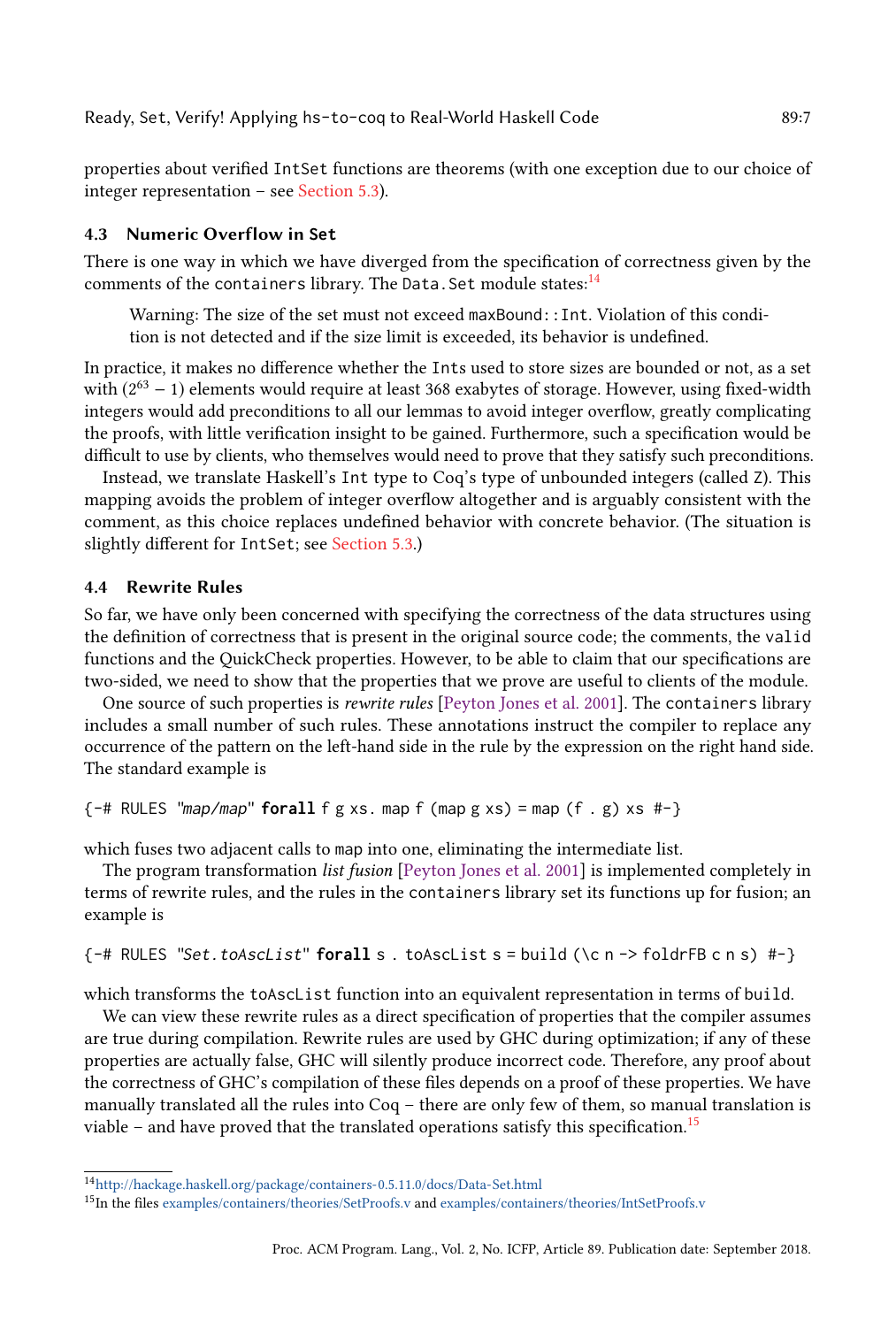### 4.5 Type Classes with Laws

Many Haskell type classes come with laws that all instances of the type class should satisfy, which provides another source of external specification that we can use. For example, an instance of Eq is expected to implement an equivalence relation, an instance of Ord should describe a linear order, and an instance of Monoid should be, well, a monoid. We reflect these laws using type classes whose members are the required properties. For example, we have defined EqLaws, OrdLaws, and MonoidLaws. These classes can only be instantiated if the corresponding instance is lawful.

However, nailing down the precise form of the type class laws can be tricky. Consider the case of a Monoid instance for a type T. The associativity law can be stated as "for all elements x, y and z of T, we have that  $x \leq (y \leq z)$  is equal to  $(x \leq y) \leq z$ . But in order to write this down as part of MonoidLaws in Coq, we need to make two decisions:

- (1) What do we mean by "equal"? To make sure that we can make Set\_ with  $(\le)$  as union an instance of the MonoidLaws type class, we require that the two expressions be equal according to their Eq instance:  $(x \le y \le z) = (x \le y) \le z) =$  true. Alternatively, we could parameterize the MonoidLaws class by a separate (potentially undecidable) equality predicate, which would allow us to prove the MonoidLaws for the function instance MonoidLaws b -> MonoidLaws (a -> b).
- (2) What do we mean by "For all elements of  $T$ "? The obvious choice is universal quantification over all elements of T. But this approach again is insufficient for Set: the union operation only works correctly on well-formed sets. Therefore, our approach is to define an instance of this and other classes not for the type Set\_ e, but for the type of well-formed sets, {s : Set\_ e | WF s}, where type class laws hold universally. This instance reflects the "external view" of the data structure – clients should only have access to well-formed sets. Alternatively, we could constrain MonoidLaws's theorems to hold only on members of T that are well-formed in some general way.

In both cases, we have designed our specifications to be only as complex as necessary for the verification of the Set\_ and IntSet data structures. In future work, we may generalize these classes to accommodate more structures.

#### 4.6 Specifications from the Coq Standard Library

Because we are working in Coq, we have access to a standard library of specifications for finite sets, which we know are two-sided because they have already appeared in larger Coq developments. The Coq. FSets. FSetInterface module<sup>[16](#page-7-0)</sup> provides module types that cover many common operations and their properties. Instantiating these interfaces runs into two small hiccups. The first is that they talk about all sets, not simply all well-formed sets. Therefore, as in the previous section, we instantiate these interfaces with the subset type  $\{s : \text{Set}_{e} \mid \text{WF } s\}$ . The second is that Coq's module system does not interact with type classes, while Set\_ requires its element type to be an instance of the Ord type class. We solve this impedance mismatch with a module that generates an Ord instance from the appropriate OrderedType module.

By successfully instantiating this module interface, we obtain two benefits. First, we must prove theorems that cover many of the main functions provided by containers; these theorems are particularly valuable, as the interface itself is heavily used by Coq users. Second, by instantiating this interface, we connect our injected Haskell code to the Coq ecosystem, enabling Coq users to easily use the containers-derived data structures in their developments, should they so desire.

<span id="page-7-0"></span><sup>16</sup><https://coq.inria.fr/library/Coq.FSets.FSetInterface.html>

Proc. ACM Program. Lang., Vol. 2, No. ICFP, Article 89. Publication date: September 2018.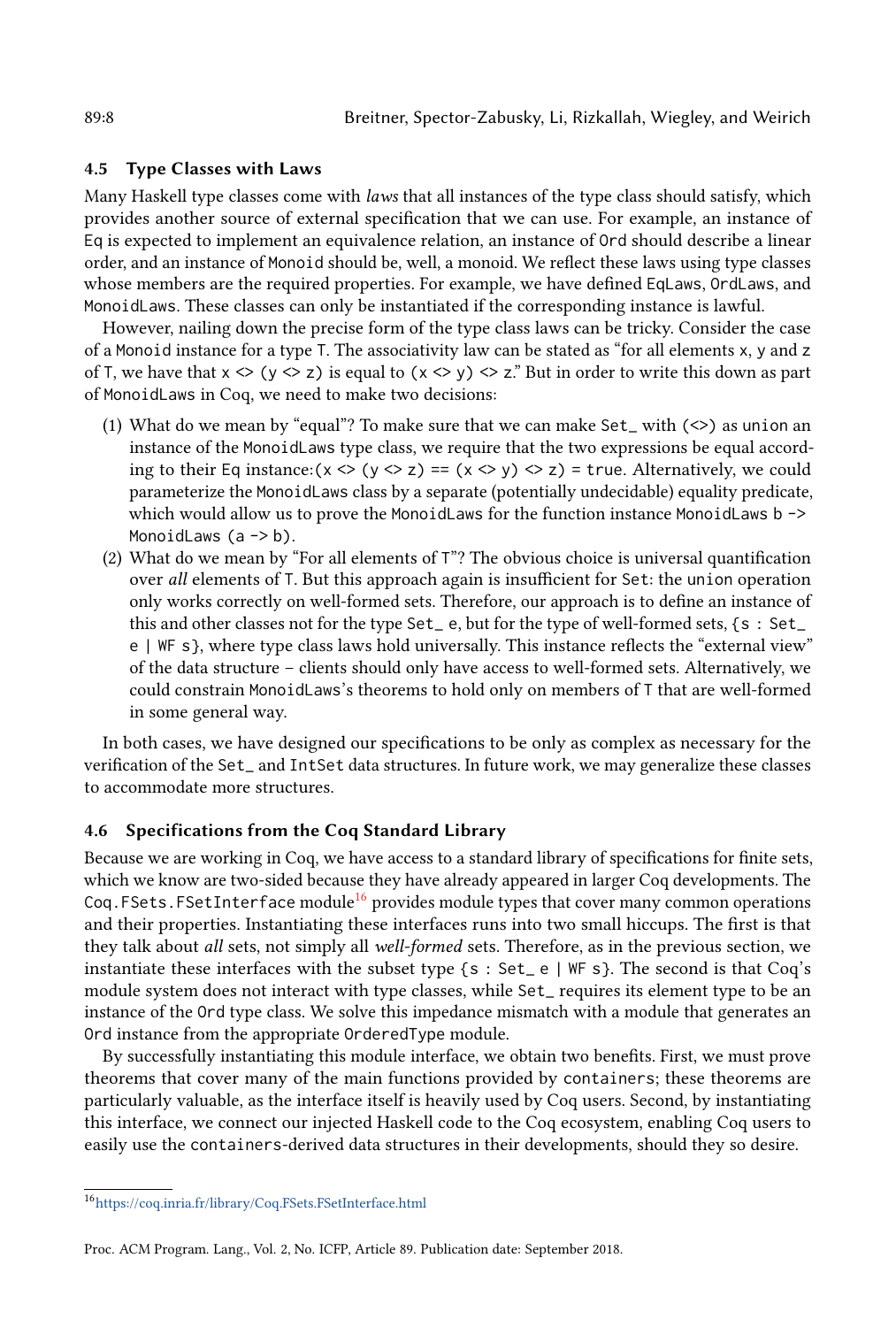Ready, Set, Verify! Applying hs-to-coq to Real-World Haskell Code 89:9

# 4.7 Abstract Models as Specifications

Tests, type classes and the other sources of specifications do not fully describe the intended behavior of all functions. We therefore have to also come up with specifications on our own. We do this by relating a concrete search tree to the abstract set that it represents; that is, we provide a denotational semantics. We denote a set with elements of type e as its indicator function of type e -> bool; for Set e, we provide a denotation function sem :  $$ and for IntSet, we provide a denotation relation Sem : IntSet -> (N -> bool) -> **Prop**.

This approach allows us to abstractly describe the meaning of operations like insert. For Set\_, we do this by providing a theorem like

**Theorem** insert\_sem:

**forall** {a} `{OrdLaws a} (s : Set\_ a)  $(x : a)$ , WF s -> **forall** (i : a), sem (insert x s)  $i = (i == x)$  || sem s i.

(For IntSet, some technical details differ.)

An alternative abstract model for finite sets is the sorted list of their elements, i.e. the result of toAscList. The meaning of certain operations, like foldr, take or size, can naturally be expressed in terms of toAscList, but would be very convoluted to state in terms of the indicator function, and we use this denotation  $-$  or both  $-$  where appropriate.

## <span id="page-8-0"></span>5 PRODUCING VERIFIABLE CODE WITH **hs-to-coq**

Identifying what to prove about the code is only half of the challenge  $-\omega$  we also need to get the Haskell code into Coq. Ideally, the translation of Haskell code into Gallina using hs-to-coq would be completely automatic and produce code that can be verified as easily as code written directly in Coq - and for textbook-level examples, this is the case [\[Spector-Zabusky et al.](#page-15-6) [2018\]](#page-15-6). However, working with real-world code requires adjustments to the translation process to make sure that the output is both accepted by Coq and amenable to verification.

A core principle of our approach is that the Haskell source code does not need to be modified in order to be verified. This principle ensures that we verify "the" containers library (not a "verified fork") and that the verification can be ported to a newer version of the library.

The crucial feature of hs-to-coq that enables this approach is the support for edits: instructions to treat some code differently during translation. Edits are specified in plain text files, which also serve as a concise summary of our interventions. The hs-to-coq tool already supported many forms of edits; for example, specifying when names need to be changed, when parts of the module should be ignored or replaced by some other term, when Haskell types should be mapped to existing Coq types, or when a recursive function definition needs an explicit termination proof. In the course of this work, we added new features to  $hs-to-coq - such$  as the ability to apply rewrite rules, to handle partiality and to defer termination proofs to the verification stage – and extended the provided base library.

In this section we demonstrate some of the challenges posed by translating real-world code, and show how hs-to-coq's flexibility allowed us not only to overcome them, but also to facilitate subsequently proving the input correct.

# <span id="page-8-1"></span>5.1 Unsafe Pointer Equality

An example of a Haskell feature that we cannot expect to translate without intervention is unsafe pointer equality. GHC's runtime provides the scarily named function reallyUnsafePtrEqualty#, which the containers library wraps as  $ptrEq :: a \rightarrow a \rightarrow Bool$ . If this function returns True, then both arguments are represented in memory by the same pointer. If this function returns False, we know nothing – this function is underspecified and may return False even if the two pointers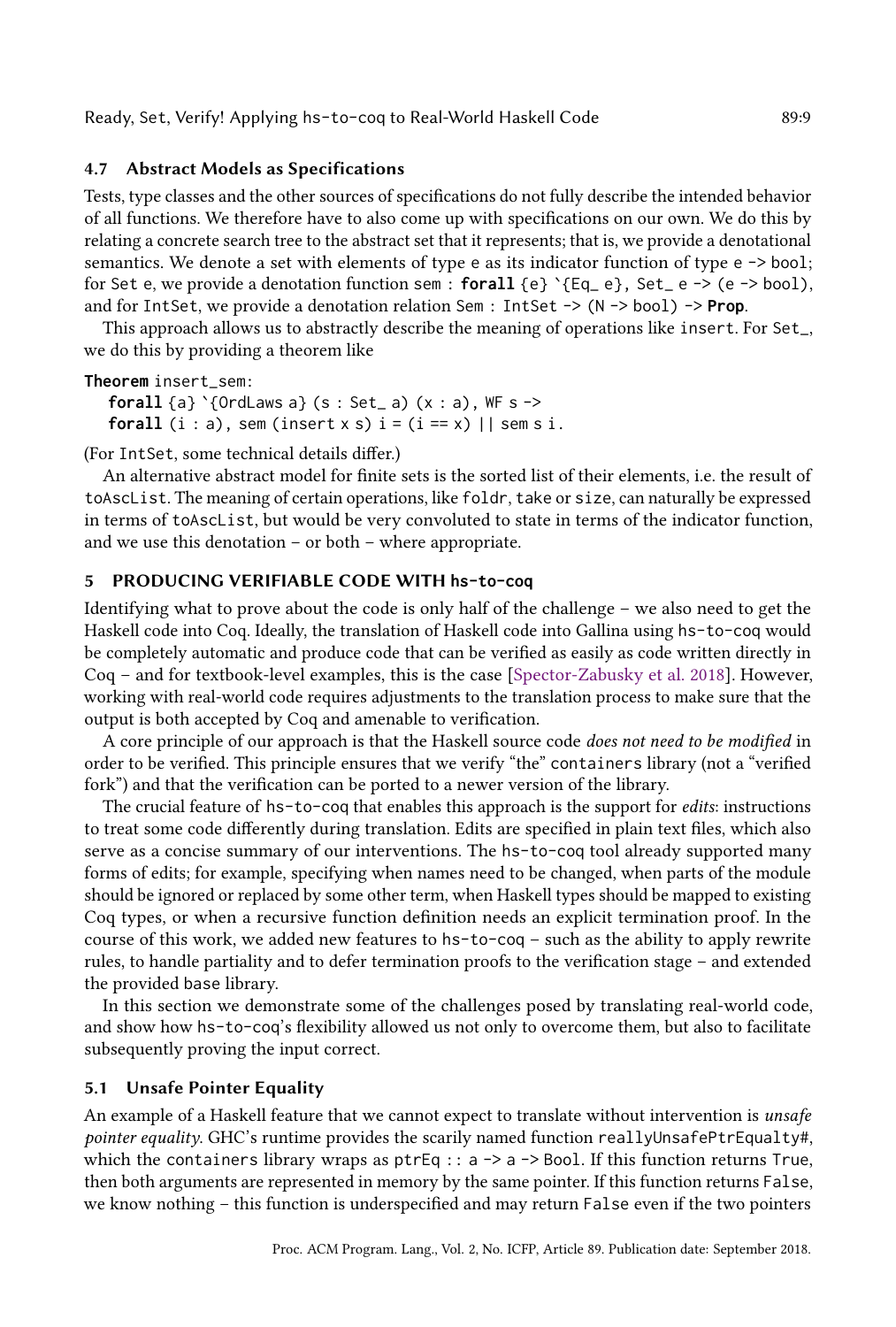are equal. This operation is used, for example, in Set. insert x s when x is already a member of s: If ptrEq indicates that the subtree is unchanged, the function skips the redundant re-balancing step  $-$  which enhances performance  $-$  and returns the original set rather than constructing a semantically equivalent copy  $-$  which increases sharing.

Coq does not provide any way of reasoning about memory, so when we use hs-to-coq, we must replace ptrEq with something else. But what?

One option is to replace the definition of ptrEq with a definition that does not do any computation and simply always returns False. However, the code in the True branch of an unsafe pointer equality test would be dead code in Coq, and our verification would miss bugs possibly lurking there.

Consequently, we capture the semantics of ptrEq more faithfully by making the definition of ptrEq *opaque* and partially specifing its behavior.<sup>[17](#page-9-0)</sup>

#### **Definition** ptrEq\_spec :

{ptrEq : **forall** a, a -> a -> bool | **forall** a (x y : a), ptrEq \_ x y = true -> x = y}. **Proof**. apply (exist \_ (**fun** \_ \_ \_ => false)). intros; congruence. **Qed**.

**Definition** ptrEq : **forall** {a}, a -> a -> bool := proj1\_sig ptrEq\_spec. **Lemma** ptrEq\_eq : **forall** {a}  $(x:a)(y:a)$ ,  $ptrEq x y = true -> x = y$ . **Proof**. exact (proj2\_sig ptrEq\_spec). **Qed**.

Here, we define the ptrEq function together with a specification as  $ptrEq\_spec$ . Although the function in ptrEq\_spec also always returns false, the **Qed** at the end of its definition hides this implementation of ptrEq. While the specification ptrEq\_eq is vacuously true, the opaque definition forces verification to proceed down both paths.

We must still trust that GHC's definition of pointer equality has this specification, but given this assumption, we can soundly verify that pointer equality is used correctly.

## <span id="page-9-1"></span>5.2 Partiality in Total Functions

Some functions on Sets use partiality in their implementation in ways that cannot be triggered by a user of the public API. In particular, they may use calls to Haskell's error function when an invariant is violated, but be total for well-formed Sets.

For example, the central balancing functions for Sets, balanceL and balanceR, may call error when passed an ill-formed Set. Because our proofs only reason about well-formed sets, this code is actually dead. It does not matter how we translate error  $-$  any term that is accepted by Coq is good enough. However, error in Haskell has the type error :: String -> a, which means that a call to error can inhabit any type. We cannot define such a function in Coq and adding it as an axiom would be glaringly unsound.

Therefore, we extended hs-to-coq to use the following definition for error:

**Class** Default (a :**Type**) := { default : a }. **Definition** error {a} `{Default a} : String -> a. **Proof**. exact (**fun** \_ => default). **Qed**.

The type class enforces that we use error only at non-empty types, ensuring logical consistency. Yet we will notice that something is wrong when we have to prove something about it. Just as with ptrEq [\(Section 5.1\)](#page-8-1), by making the definition of error opaque using **Qed**, we are prevented from accidentally or intentionally using the concrete default value of a given type in a proof about error. When we extract the Coq code back to Haskell for testing, we translate this definition back to Haskell's error function, preserving the original semantics.

<span id="page-9-0"></span><sup>&</sup>lt;sup>17</sup>In the file [examples/containers/lib/Utils/Containers/Internal/PtrEquality.v](https://github.com/antalsz/hs-to-coq/blob/67aaf28b5/examples/containers/lib/Utils/Containers/Internal/PtrEquality.v)

Proc. ACM Program. Lang., Vol. 2, No. ICFP, Article 89. Publication date: September 2018.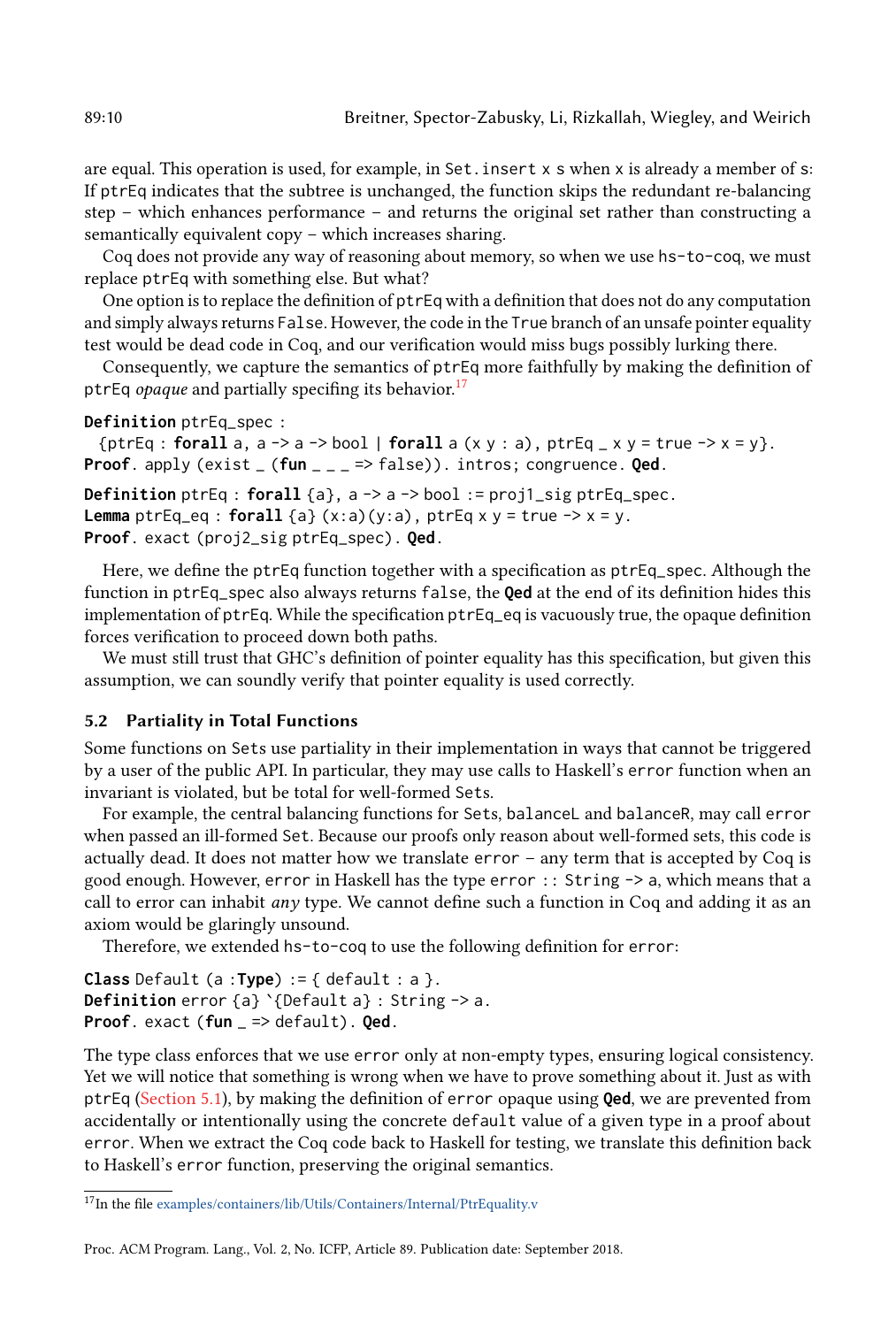There is one caveat to this technique: we remove the first argument to Haskell's seq function during translation, as it cannot affect the value of the expression (seq is only used to control evaluation order). Therefore, we cannot reason about errors that occur in this position.

This encoding of partiality is inspired by Isabelle, where all types are inhabited and there is a polymorphic term undefined :: a that denotes an unspecified element of any type.

#### <span id="page-10-0"></span>5.3 Translating the **Int** in **IntSet**

As discussed in [Section 4.1,](#page-5-2) we map Haskell's finite-width integer type Int to Coq's unbounded integer type Z in the translation of Data.Set in order to match the specification that integer overflow is outside the scope of the specified behavior.

For IntSet, however, this choice would cause problems. Big-endian Patricia trees require that two different elements have a highest differing bit. This is not the case for Z, where negative numbers have an infinite number of bits set to 1; for instance,  $-1$  is effectively an infinite sequence of set bits. Fortunately, hs-to-coq is flexible enough to allow us to make a different choice when translating IntSet; we can pick any suitable type where all elements have a finite number of bits set, such as Coq's binary representation of natural numbers (N) or a fixed width integer type.

In this project, we choose to use N as the element type for IntSet. This choice is suitable for applications that do not wish to reason about overflow (although overflow is not an issue for the library itself). This simplifies our proofs, as Coq's standard library provides a fairly comprehensive library of lemmas about N and decision procedures (omega and lia) that work with it.

Using N also required making hs-to-coq more powerful. Although the N is a binary representation of natural numbers, the IntSet code uses a few bit-level operations, like complement and negate, that do not exist for N. To deal with this, we extended hs-to-coq with support for rewrite edits such as

## **rewrite forall**  $x y$ ,  $(x .&x$ . complement  $y) = (x 0 x x (x .&x y))$

which instruct it to replace any expression that matches the left-hand side by the right hand side. For signed or bounded integer types, both sides are equivalent. For unbounded unsigned types, like Coq's type N, the left hand side is undefined (values in N have no complement in N), while the right hand side is perfectly fine.

We can translate most of the highly tuned bit-twiddling algorithms used by IntSet. However, there are some that are beyond the current capabilities of hs-to-coq. For example, the function indexOfTheOnlyBit, which was contributed by Edward Kmett, $^{18}$  $^{18}$  $^{18}$  takes a number with exactly one bit set and calculates the index of said bit. It does so by unboxing the input, multiplying it by a magic constant, and using the upper 6 bits of the product as an index into a table stored in an unboxed array literal. We currently cannot translate this code because hs-to-coq does not yet support unboxed arrays or unboxed integers. We therefore replace it with a simple definition based on a integer logarithm function provided by Coq's standard library. Similarly, we provide simpler definitions for the low-level bit-twiddling functions branchMask, mask, zero and suffixBitMask.

#### 5.4 Non-trivial Recursion

In order to prove the correctness of Set and IntSet, we must deal with termination. There are two reasons for this. First, we intrinsically want to prove that none of the functions provided by containers go into an infinite loop. Second, Coq requires that all defined functions are terminating, as unrestricted recursion would lead to logical inconsistencies. Depending on how involved the termination argument for a given function is, we use one of the following approaches.

<span id="page-10-1"></span><sup>18</sup><https://github.com/haskell/containers/commit/e076b33f>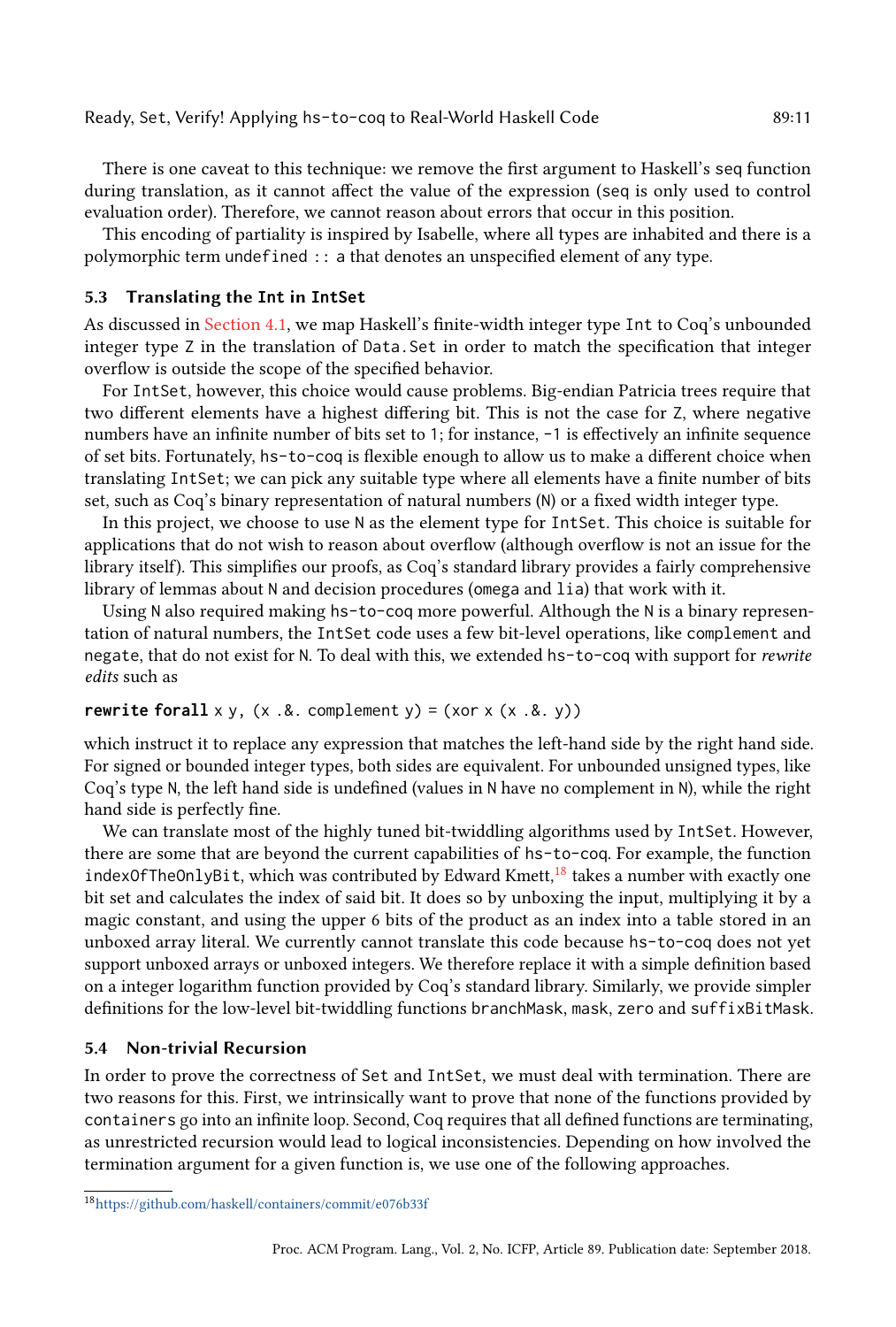Obvious structural recursion. By default, hs-to-coq implements recursive functions directly using Coq's **fix** keyword. This works smoothly for primitive structural recursion; indeed, a majority of the recursive functions that we encountered, such as member in [Figure 1,](#page-2-4) were of this form and required no further attention.

Well-founded recursion. Another common recursion pattern can be found in binary operations such as link in Set. In this function, every recursive call shrinks either or both of its arguments to immediate subterms of the originals, leaving the others unchanged, and is beyond the capabilities of Coq's termination checker. Other functions recurse in a non-structural way; for example, the foldlBits on IntSets recurses on the input after clearing its least-significant set bit. We therefore use edits to instruct hs-to-coq to use Coq's **Program Fixpoint** command to translate these functions in terms of well-founded recursion.

Coq's **Program Fixpoint** only supports top-level functions, but we frequently encounter local recursive functions. Therefore, we needed to extend hs-to-coq to translate local recursive functions using the same well-founded-recursion-based fixed-point combinator as **Program Fixpoint**.

<span id="page-11-0"></span>Deferred recursion. Finally, we encounter some functions that require elaborate termination arguments, such as fromDistinctAscList in Set. This function uses two local recursive functions, go and create, that require subtle reasoning about their termination behavior.

For hard cases like these, we added *deferred termination checking* to hs-to-coq. This translation allows us to defer all reasoning about the function until after it is defined. To defer this reasoning, we use the following axiom as a permissive fixed-point combinator and translate the code of fromDistinctAscList essentially unchanged:

## **Axiom** deferredFix: **forall** {a r} `{Default r},  $((a -> r) -> (a -> r)) -> a -> r$ .

On its own, deferredFix does not do anything; it merely sits in the translated code applied to the original function body. It is consistent, since its type could be implemented by a function that always returns default (see [Section 5.2\)](#page-9-1). And it does not prevent the user from running extracted code – we can extract this axiom to the target language's unrestricted fixpoint operator (e.g., Data.Function.fix in Haskell), although this costs us the guarantee that the extracted code is terminating.

When we verify fromDistinctAscList, we need to reason about deferredFix. We do so using a second axiom, deferredFix\_eq\_on, which states that for any well-founded relation R (well\_founded R), if the recursive calls in f are always at values that are strictly R-smaller than the input (recurses\_on R), then we may unroll the fixpoint of f:

```
Definition recurses_on {a b}
   (P : a -> Prop) (R : a -> a -> Prop) (f : (a -> b) -> (a -> b))
```
:= **forall** g h x, P x -> (**forall** y, P y -> R y x -> g y = h y) -> f g x = f h x.

```
Axiom deferredFix_eq_on: forall {a b}
```
`{Default b} (f : (a -> b) -> (a -> b)) (P : a -> **Prop**) (R : a -> a -> **Prop**), well\_founded R -> recurses\_on P R f -> **forall** x,  $P$  x  $\rightarrow$  deferredFix f x = f (deferredFix f) x.

The predicate  $P : a \rightarrow Prop$  allows us to restrict the domain to inputs for which the function is actually terminating  $-$  crucial for go and create.

The predicate recurses\_on P R f characterizes the recursion pattern of f, but does so in a very extensional way and only considers recursive calls that can actually affect the result of the function. For instance, it would consider a recursive function defined by f n = **if** f n **then** true **else** true to be terminating.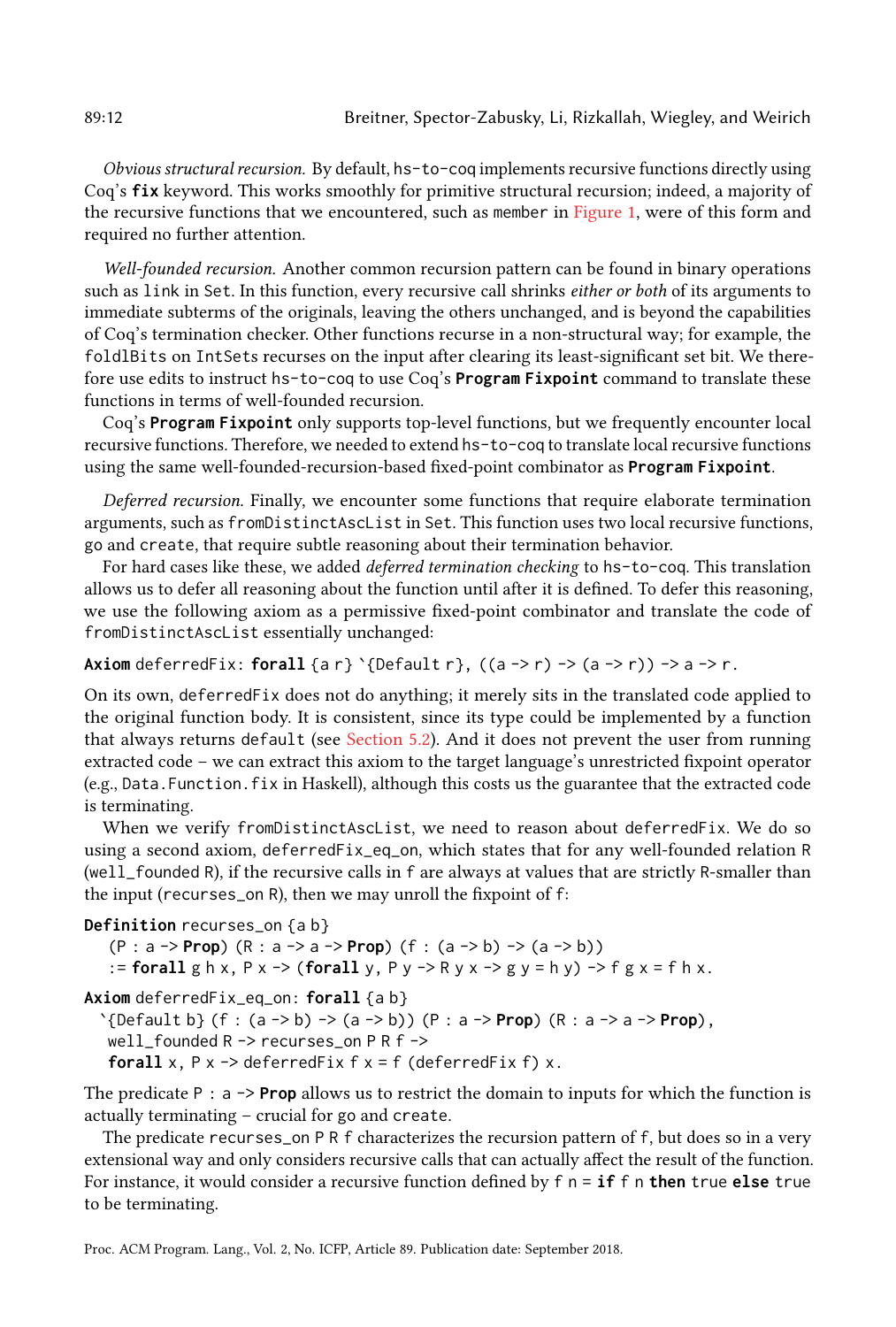#### Ready, Set, Verify! Applying hs-to-coq to Real-World Haskell Code 89:13

These axioms are consistent with Coq. We can implement deferredFix and deferredFix\_eq\_on in terms of classical logic and the axiom of choice (as provided by the Coq standard library module Coq. Logic. Epsilon).<sup>[19](#page-12-1)</sup> We do not know if deferredFix\_eq\_on is strictly weaker than classical choice, so users of hs-to-coq who want to combine the output of hs-to-coq with developments known to be inconsistent with classical choice (e.g., homotopy type theory) should be cautious.

Pragmatically, working with deferredFix is quite convenient, as we can prove termination together with the other specifications about these functions. The actual termination proofs themselves are not fundamentally different from the proof obligations that **Program Fixpoint** would generate for us and  $-$  although not needed in this example  $-$  can be carried out even for nested recursion through higher-order functions like map.

This extensional approach to defining recursive functions was inspired by Isabelle's function package [\[Krauss 2006\]](#page-15-16). It is also an instance of the recursion schemes described by [Charguéraud](#page-15-17) [\[2010\]](#page-15-17).

# <span id="page-12-0"></span>5.5 Translating Haskell Tests to Coq Types

When we translate code, we usually want to preserve the semantics of the code as much as possible. Things are very different when we translate the QuickCheck tests defined in the containers test suite, as we discussed in [Section 4.2:](#page-5-3) whereas the semantics of the test suite in Haskell is a program that creates random input to use as input for testing executable properties, we want to re-interpret these properties as logical propositions in Coq. Put differently, we are turning executable code into types.

QuickCheck's API provides types and type classes for writing property-based tests. In particular, it defines an opaque type Property that describes properties that can be checked using randomized testing, a type class Testable that converts various testable types into a Property, and a type constructor Gen that describes how to generate a random value. These are combined, for instance, in the QuickCheck combinator

forAll :: (Show a, Testable prop) => Gen a  $\rightarrow$  (a  $\rightarrow$  prop) -> Property

which tests the result of a function on inputs generated by the given generator.

Since we want to prove, not test, these properties, we do not convert the QuickCheck implementation to Coq. Instead, we write a small Coq module that provides the necessary pieces of the interface of Test.QuickCheck, but interprets these types and functions in terms of Coq propositions. In particular:

- We use Coq's non-computational type of propositions, **Prop**, instead of QuickCheck's computational Property;
- Gen a is simply a wrapper around a logical predicate on a; and
- forAll quantifies (using Coq's **forall**) over the type a, and ensures that the given function – now a predicate – holds for all members of a that satisfy the given "generator".

Concretely, this leads to the following adapted Coq code:

**Record** Gen a := MkGen { unGen : a -> **Prop** }. **Class** Testable (a : **Type**) := { toProp : a -> **Prop** }. **Definition** forAll {a prop} `{Testable prop} (g : Gen a) (p : a -> prop) : **Prop** := **forall**  $(x : a)$ , ungen  $g \times \neg >$  to Prop  $(p \times)$ .

We provide similar translations for QuickCheck's operators  $==, ==, .$  8.8. and .  $| \cdot |$ , and we replace generators such as choose :: Random  $a \Rightarrow (a, a) \Rightarrow$  Gen a with their corresponding predicates.

<span id="page-12-1"></span><sup>19</sup>In the file [base/GHC/DeferredFixImpl.v](https://github.com/antalsz/hs-to-coq/blob/67aaf28b5/base/GHC/DeferredFixImpl.v)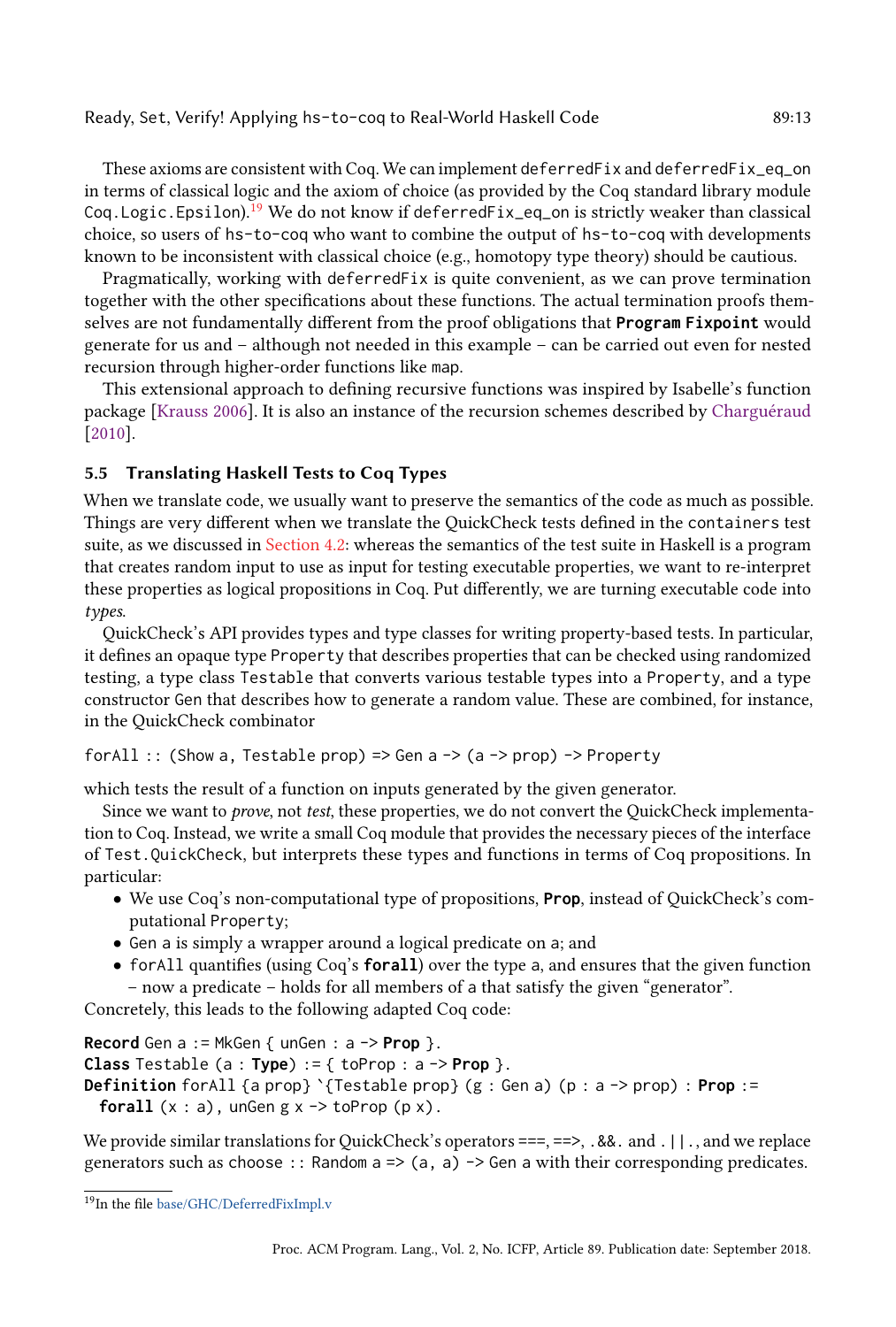With this module in place, hs-to-coq translates the test suite into a "proof suite". As we saw in [Section 4.2,](#page-5-3) a test like prop\_UnionAssoc is now a definition of a Coq proposition, that is to say a type, and can be used as the type of a theorem:

**Theorem** thm\_UnionAssoc : toProp prop\_UnionAssoc.

#### <span id="page-13-0"></span>6 THE FORMALIZATION GAP

We have shown a way to make mechanically checked, formal statements about existing Haskell code, and have applied this technique to verify parts of the containers library. But are the theorems that we prove actually true? And if they are, how useful is this method?

As always, when a theorem is stated about an object that is not purely mathematical, its validity depends on a number of assumptions. First, we have to assume that Coq behaves as documented and is consistent. This is particularly relevant because we rely on fine details of Coq's machinery (e.g., opacity, [Section 5.2\)](#page-9-1) and optionally add consistent axioms (see [Section 5.4\)](#page-11-0).

The biggest assumption is that the semantics of a Gallina program models the behavior of a running Haskell program in a meaningful way. At this time, we cannot even attempt to close this gap, as there is no formal semantics for Haskell. We know that "Fast and Loose Reasoning is Morally Correctž [\[Danielsson et al.](#page-15-18) [2006\]](#page-15-18), which says that theorems about the total fragment of a non-total language carry over to the full language. But since we relate two very different languages, this argument alone is not enough to bridge the gap.

Similarly, we rely on hs-to-coq translating Haskell code into the correct Gallina code. The translator itself is a sizable piece of code, which is unverified (not least because there is no formal semantics of Haskell). We get some confidence in it by manually inspecting its output and observing that it is indeed what we would consider the "right" translation from Haskell into Gallina, and gain more from the fact that we were actually able to prove the specifications, which would not be possible if the translated code behaved differently than intended. Moreover, extracting the translated code back to Haskell and running the test suite [\(Section 3\)](#page-3-5) also stress-tests the translation.

Finally, the translation was not completely automatic and required manual edits. With each edit, we add another assumption (for example, that our underspecification of pointer equality matches the actual behavior of GHC). We list and justify our manual interventions in [Section 5.](#page-8-0)

The formalization gap in our work is relatively large compared to, say, the gap for the verification of programs written in Gallina in the first place. But for the purpose of ensuring the correctness of the Haskell code, this is less critical. Even if one of our assumptions is flawed, it is much more likely that the flaw will stop us from completing the proofs, rather than allowing us to conclude the proofs without noticing a bug. Incomplete proofs can uncover bugs, too.

#### **RELATED WORK**

Purely functional data structures, such as those found in [Okasaki'](#page-15-19)s book [\[1999\]](#page-15-19) are frequent targets of mechanical verification. That said, we believe that we are the first to verify the Patricia tree algorithms that underlie Data.IntSet.

Similarly to hs-to-coq, LiquidHaskell [\[Vazou et al.](#page-15-5) [2014\]](#page-15-5) can be used to verify existing Haskell code. LiquidHaskell allows users to annotate their code with refinement types, and then it discharges the proof obligations described by these types using SMT solvers. [Vazou et al.](#page-15-20) [\[2017\]](#page-15-20) compared the experience of using LiquidHaskell vs. that of using plain Coq, and found that both have advantages.

[Vazou et al.](#page-15-21) [\[2013\]](#page-15-21) used LiquidHaskell to verify Data.Map. This code shares the same underlying data structure (weight-balanced trees) to Data.Set. Similar to our work, they also use unbounded integers as the number representation and leave functions like showTree unspecified. However, we develop a richer specification, which includes a semantic description of each operation we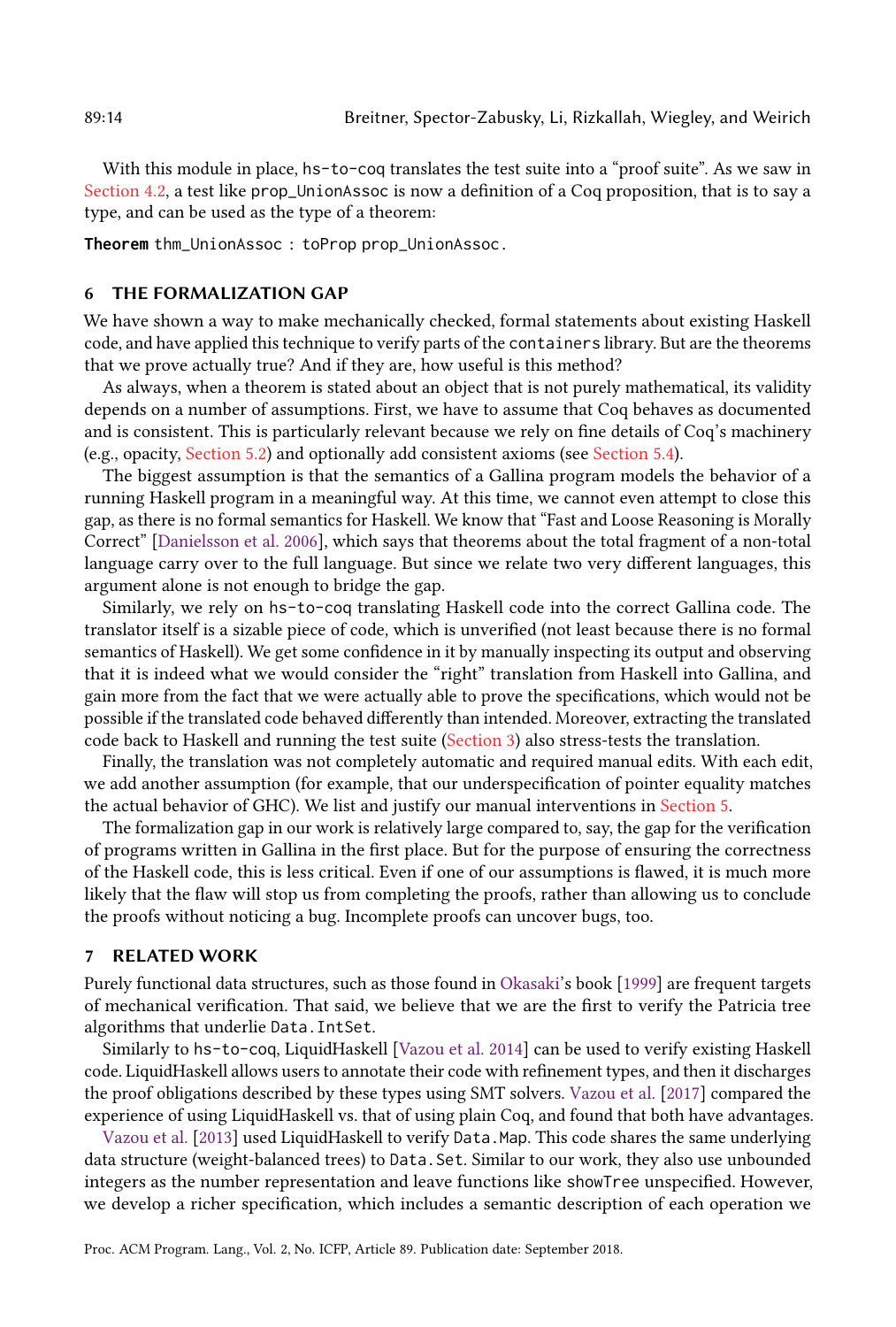verify, constraints about the tree balance, and the ordering of the elements in the tree. In contrast, [Vazou et al.](#page-15-21) limit their specifications to ordering only. Although it might be possible to replicate our specifications by relying on theories of finite sets and maps in SMT [\[Kröning et al.](#page-15-22) [2009\]](#page-15-22) using refinement types in LiquidHaskell, this approach has not been explored.

Furthermore, our specification includes type class laws, and we verify that Set and IntSet have lawful instances of the Eq, Ord, Semigroup, and Monoid type classes. When [Vazou et al.'](#page-15-21)s original work was developed in [2013,](#page-15-21) LiquidHaskell did not have the capability to state and prove these properties. Since then, there have been new developments in LiquidHaskell, particularly refinement reflection [\[Vazou et al. 2018\]](#page-15-23), which could make it possible to specify and prove type class laws.

Both LiquidHaskell and hs-to-coq check for termination of Haskell functions. In LiquidHaskell, the termination check is an option that can be deactivated, allowing the sound verification of nonstrict, non-terminating functions [\[Vazou et al.](#page-15-5) [2014\]](#page-15-5). In contrast, a proof of termination is a requirement for verifying functions using hs-to-coq [\[Spector-Zabusky et al.](#page-15-6) [2018\]](#page-15-6). However, hs-to-coq is able to take advantage of many options available in Coq for proving termination of non-trivial recursion, including structural recursion, **Program Fixpoint** and our own approach based on deferredFix. This latter approach alowed us to reason about fromDistinctAscList (see [Section 5.4\)](#page-11-0) and prove that it is indeed terminating; on the other hand, [Vazou et al.](#page-15-21) deactivate the termination check for this function.

Outside of Haskell, [Hirai and Yamamoto](#page-15-24) [\[2011\]](#page-15-24) implemented a weight-balanced tree similar to Haskell's Data.Set library (albeit using the balancing condition of [Nievergelt and Reingold](#page-15-9) [\[1972\]](#page-15-9)) and verified its balancing properties in Coq. [Nipkow and Dirix](#page-15-25) [\[2018\]](#page-15-25) extended this work by formalizing similar trees in Isabelle and verifying the functional correctness of insert and delete.

[Hirai and Yamamoto](#page-15-24) defined the union, intersection, and difference functions based on the "hedge union" algorithm, but containers has since changed to use "divide and conquer". Moreover, [Hirai and Yamamoto](#page-15-24) specify only the balancing constraints, whereas we develop a richer specification that also includes a semantic description of each operation we verified and the ordering of the elements in the tree. The extended version [\[Breitner et al.](#page-15-7) [2018\]](#page-15-7) also describes the new insights about the balancing conditions that we gained through our verification effort.

# 8 CONCLUSIONS AND FUTURE WORK

We verified the two finite set modules that are part of the widely used and highly-optimized containers library. Our efforts provide the deepest specification and verification of this code to date, covering more of the API and proving stronger, more descriptive properties than prior work.

In future work, there is yet more to verify in containers. For example, we plan to add a version of IntSet that uses 64-bit ints as the element type in addition to our current version with unbounded natural numbers. That way users could choose the treatment of overflow that makes the most sense for their application. We have also started to verify Data.Map and Data.IntMap. Because these modules use the same algorithms as Data.Set and Data.IntSet, we already adapted some of our existing proofs to this setting.

The fact that we did not find bugs says a lot about the tools that are already available to Haskell programmers for producing correct code, such as a strong, expressive type system and a mature property-based testing infrastructure. However, few would dare to extrapolate from these results to say that all Haskell programs are bug free! Instead, we view verification as a valuable opportunity for functional programmers and an activity that we hope will become more commonplace.

# ACKNOWLEDGMENTS

This material is based upon work supported by the National Science Foundation under Grant No. 1319880 and Grant No. 1521539.